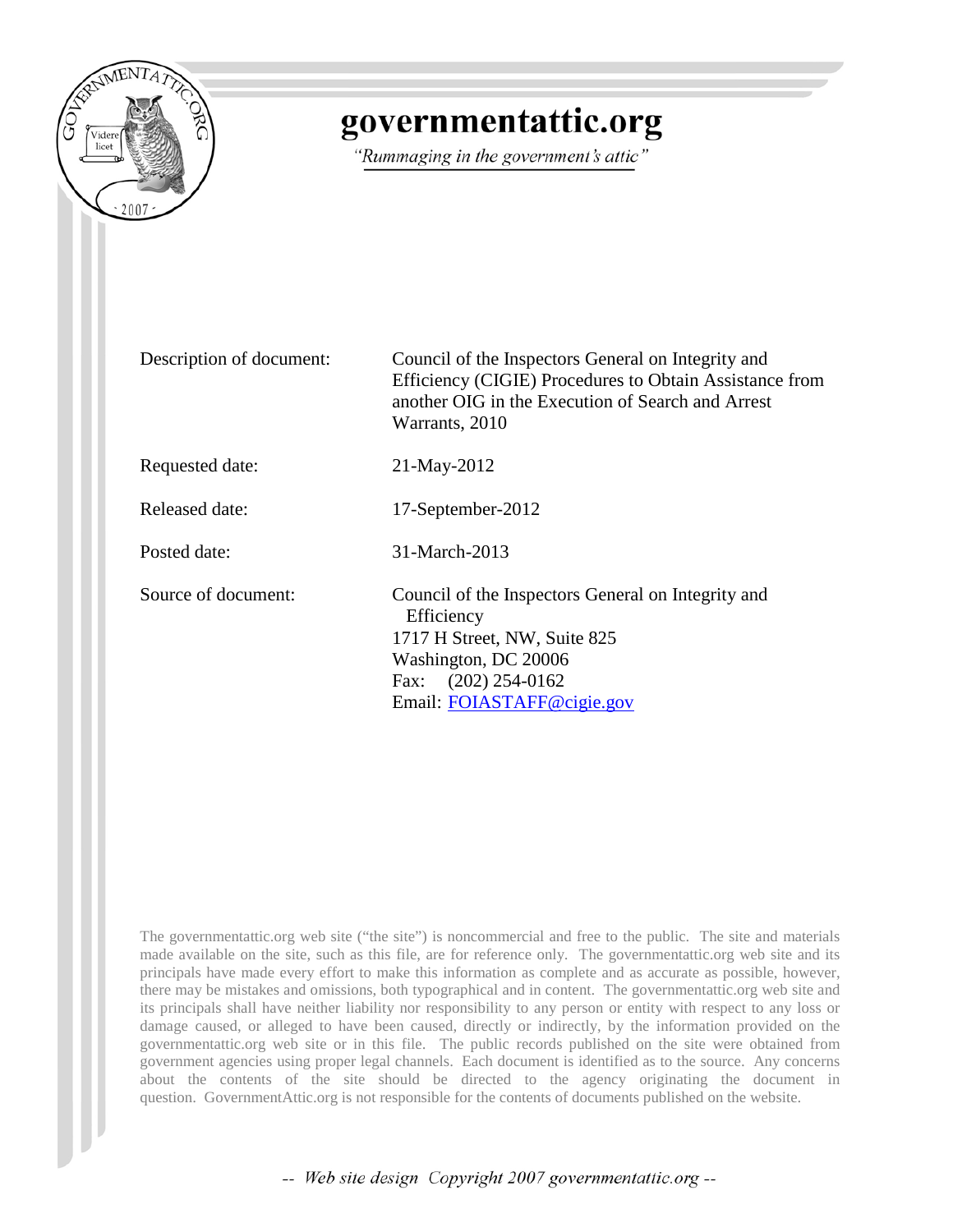

SEP 17 2012

Subject: Log No. 6330-2012-35

This letter responds to your May 21, 2012, Freedom of Information Act (FOIA) request to the Council of the Inspectors General on Integrity and Efficiency (CIGIE). You requested copies of the CIGIE Guidelines on Undercover Operations, dated June 2010, and the CIGIE Procedures to Obtain Assistance from Another OIG in the Execution of Search and Arrest Warrants, dated November 15, 2010.

We are releasing two pages of responsive records. Pursuant to FOIA, certain information has been redacted as it is exempt from release. Specifically, information that could disclose guidelines for law enforcement procedures and could reasonably be expected to pose a risk of circumvention of law was redacted under 5 U.S.C. § 552(b)(7)(E). In addition, we withheld 21 pages in full under 5 U.S.C.  $\S$  552(b)(7)(E). We have enclosed a brief explanation of the FOIA exemptions.

You have the right to appeal CIGIE's response by writing to the Council of the Inspectors General on Integrity and Efficiency, 1717 H Street NW., Suite 825, Washington, D.C. 20006-3900. Your appeal must be received within 45 days of the date of this letter. The outside of the envelope should be clearly marked "FOIA APPEAL."

Sincerely,

Mark D. Jones

**Executive Director** 

Enclosures: Documents/exemptions list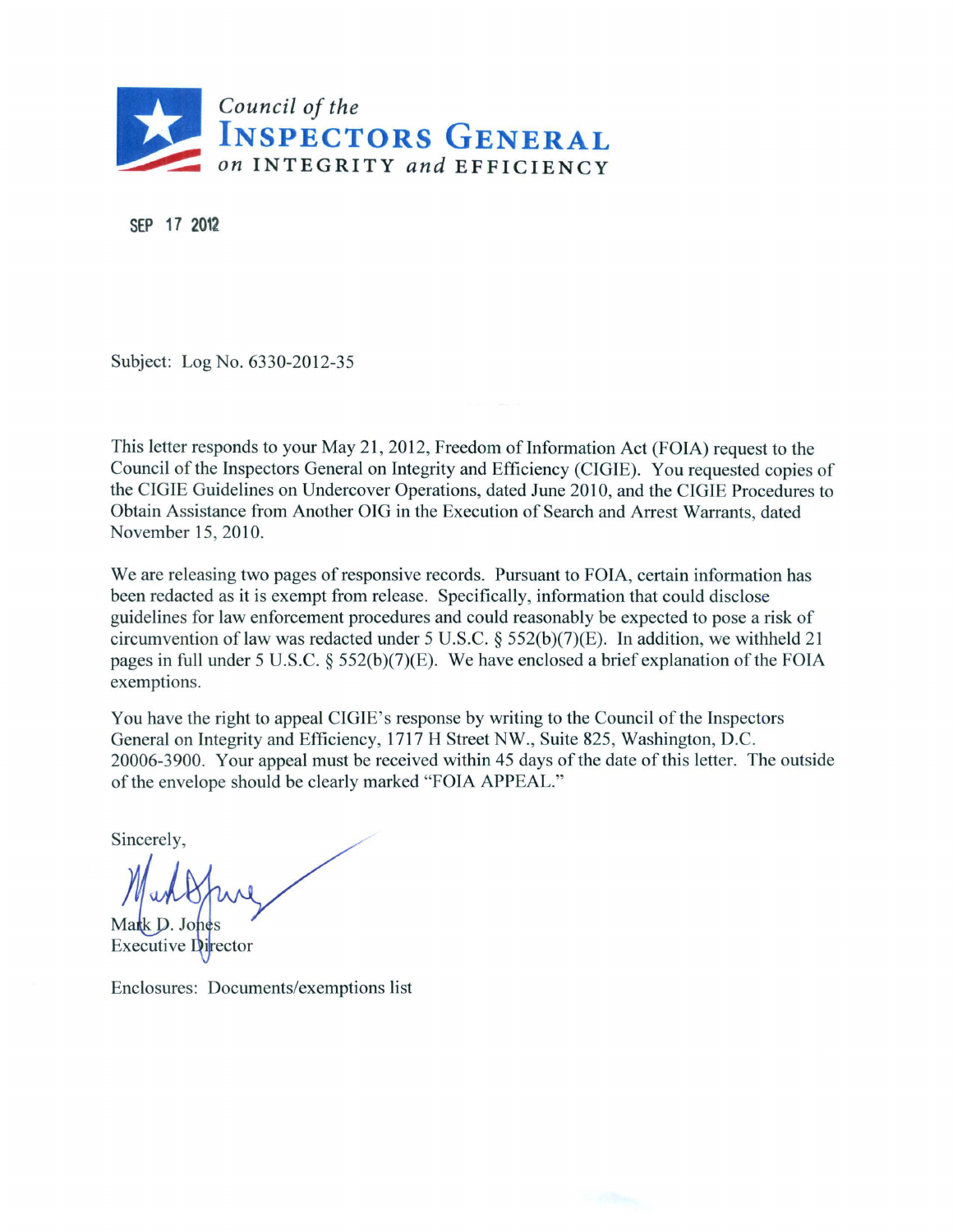## PROCEDURES TO OBTAIN ASSJSTANCE FROM ANOTHER OIG IN THE EXECUTION OF SEARCH AND ARREST WARRANTS

## I. Purpose

The purpose of this policy is to provide procedures through which willing Federal Offices of Inspector General may seek and obtain additional manpower for the execution of search and/or arrest warrants.

## II. Background

On June 28, 2010, the Attorney General issued Order No. 3168-2010, which authorized

special agents of each Office of Inspector General ("OIG") otherwise authorized to exercise powers under subsection  $6(e)(1)(C)$  of the IG Act, when loaned to another OIG whose Inspector General ("IG") is also otherwise authorized to exercise powers under subsection  $6(e)(1)(C)$  of the IG Act, to seek and execute warrants issued under the authority of the United States for arrest, search of a premises, or seizure of evidence.

The Drder authorizes such assistance only for "supporting a specified search or arrest operation," and for no other investigative activity, and states that the "duration of the assistance shall be agreed upon by both IGs and generally should not exceed five days."

The Order also states that "assistance provided by one IG to another ... must comply with procedures to be established by the Council of Inspectors General on Integrity and Efficiency."

Ill. Procedures